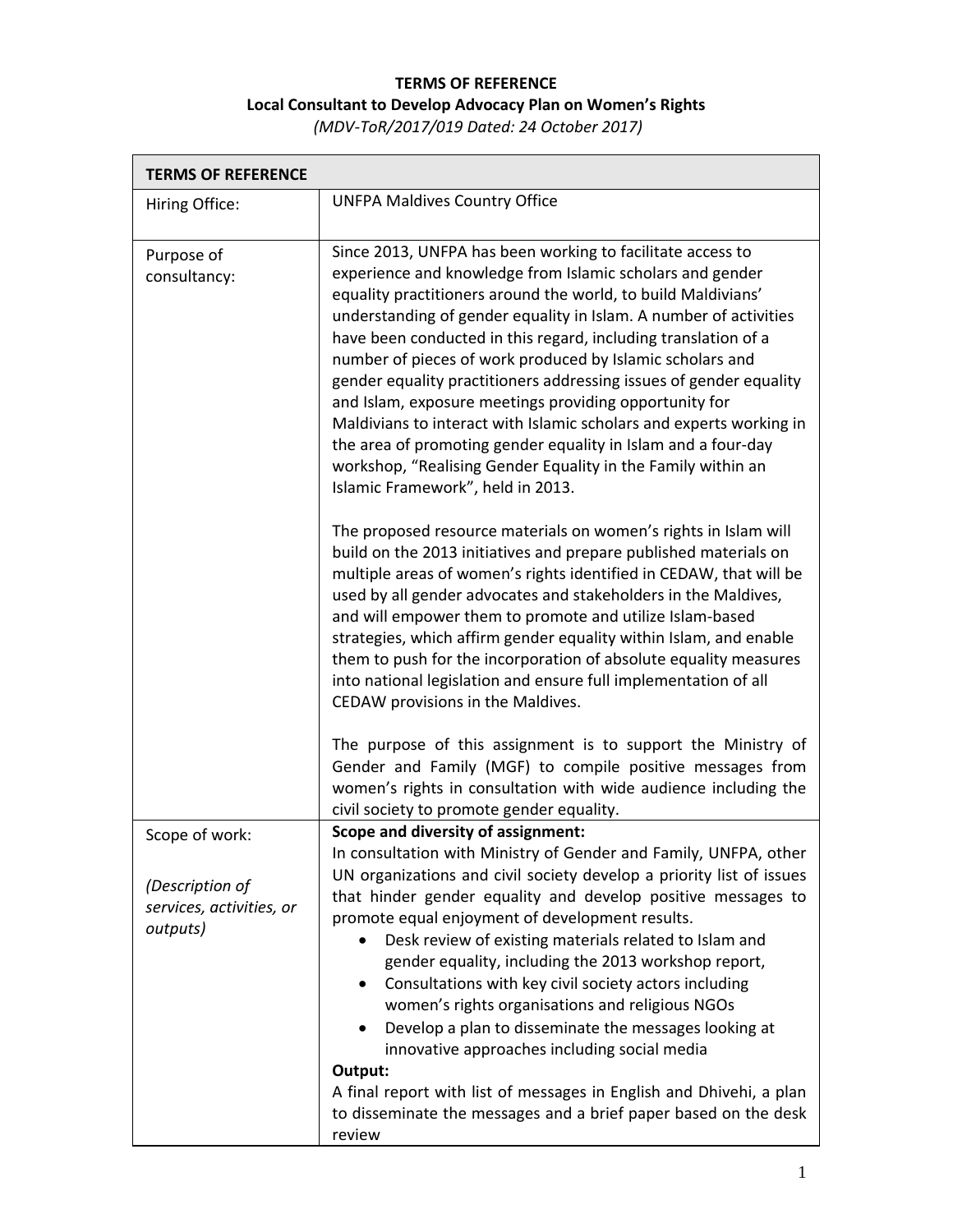| Duration and working<br>schedule:                                                                                  | 30 days                                                                                                                                                                                                                                                                                                                                                                                                                                                                                                                                                                                                                                                                                                                                                                                                                                                                                  |
|--------------------------------------------------------------------------------------------------------------------|------------------------------------------------------------------------------------------------------------------------------------------------------------------------------------------------------------------------------------------------------------------------------------------------------------------------------------------------------------------------------------------------------------------------------------------------------------------------------------------------------------------------------------------------------------------------------------------------------------------------------------------------------------------------------------------------------------------------------------------------------------------------------------------------------------------------------------------------------------------------------------------|
| Place where services<br>are to be delivered:                                                                       | UNFPA/Ministry of Gender and Family                                                                                                                                                                                                                                                                                                                                                                                                                                                                                                                                                                                                                                                                                                                                                                                                                                                      |
| Delivery dates and<br>how work will be<br>delivered (e.g.<br>electronic, hard copy<br>$etc.$ ):                    | Deadline for submission of deliverables is 10 <sup>th</sup> December 2017                                                                                                                                                                                                                                                                                                                                                                                                                                                                                                                                                                                                                                                                                                                                                                                                                |
| Monitoring and<br>progress control,<br>including reporting<br>requirements,<br>periodicity format and<br>deadline: | The Consultant will be briefed and debriefed by UNFPA and the<br>Ministry of Gender and Family                                                                                                                                                                                                                                                                                                                                                                                                                                                                                                                                                                                                                                                                                                                                                                                           |
| Supervisory<br>arrangements:                                                                                       | The consultancy will be managed by UNFPA.                                                                                                                                                                                                                                                                                                                                                                                                                                                                                                                                                                                                                                                                                                                                                                                                                                                |
| Expected travel:                                                                                                   | No travel                                                                                                                                                                                                                                                                                                                                                                                                                                                                                                                                                                                                                                                                                                                                                                                                                                                                                |
| Required expertise,<br>qualifications and<br>competencies,<br>including language<br>requirements:                  | <b>Primary expertise required:</b><br>Bachelor's degree in gender studies, social science, or<br>related fields.<br>At least 5 years' experience in development planning,<br>$\bullet$<br>social policy analysis, monitoring, research and evaluation,<br>monitoring<br>evaluation<br>methodology,<br>and<br>theory,<br>technology and tools<br>Basic understanding on Islamic Laws<br>$\bullet$<br>Excellent communication and analytical skills in English<br>and Dhivehi languages and demonstrated ability to<br>transfer and impart knowledge.<br><b>Functional Competencies</b><br>Good analytical, writing, and presentation skills. Fluency in<br>reading, writing, and speaking both English and Dhivehi.<br>Computer skills, Excel and various office applications.<br>Demonstrated experience in knowledge and information<br>management.<br><b>Behavioural Competencies:</b> |
|                                                                                                                    | Demonstrated ability to work in a multicultural<br>environment and establish harmonious and effective<br>working relationships, both within and outside the<br>organization.<br>Proven leadership, teamwork, and interpersonal skills.<br>$\bullet$<br>Ability to work under limited timing would be an asset.                                                                                                                                                                                                                                                                                                                                                                                                                                                                                                                                                                           |
| Inputs / services to be<br>provided by UNFPA or<br>implementing partner                                            | Consultant:<br>Fulfil the stipulated in the contract and the ToR through<br>review of documents, email communications, and                                                                                                                                                                                                                                                                                                                                                                                                                                                                                                                                                                                                                                                                                                                                                               |